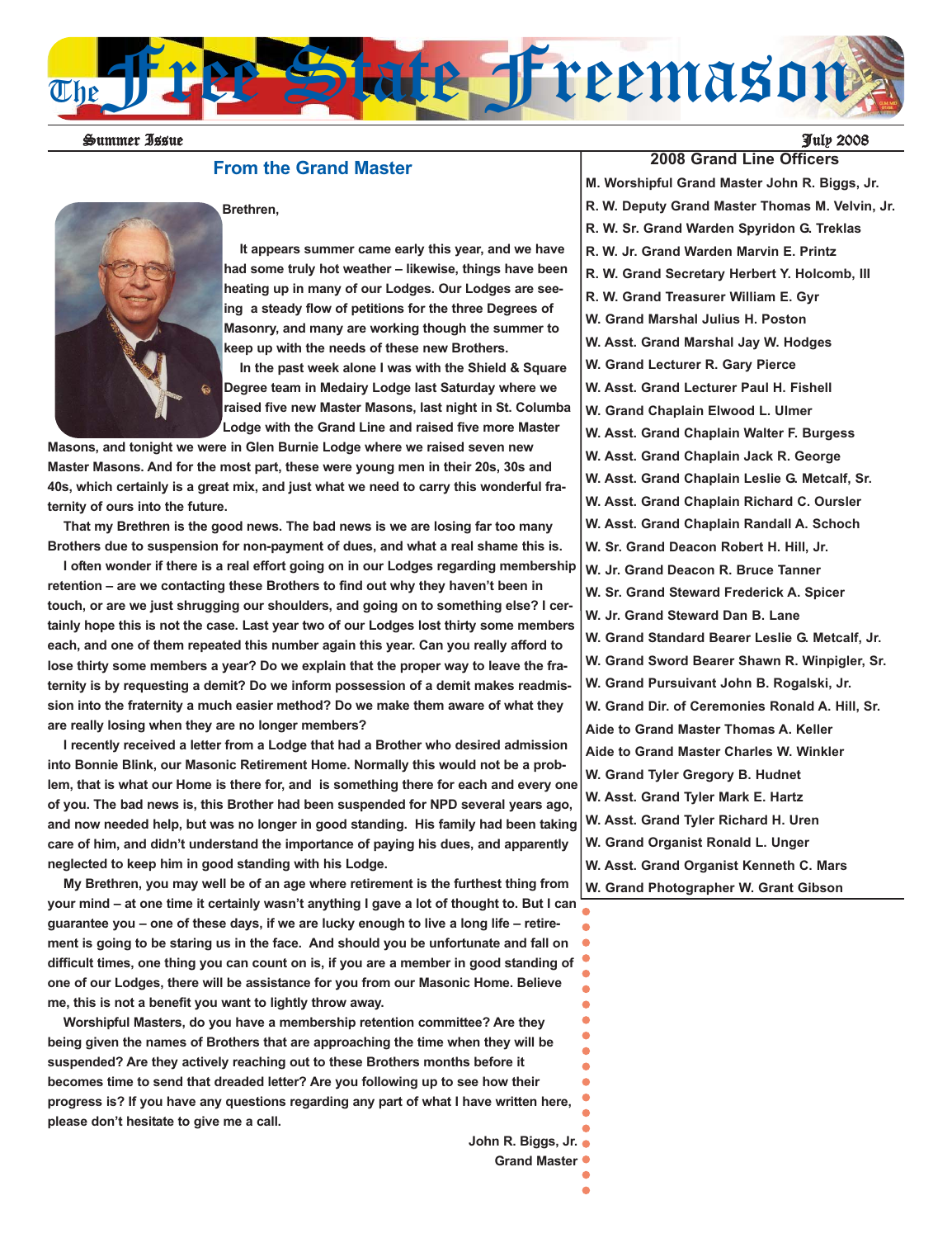Deadlines for submitting articles & information for publication in the *Free State Freemason*: **the 1st day of March (Spring), June (Summer), September (Fall), and December (Winter)**.

These dates are firm as the issue must be formatted and given to the printer the last day of these months.

> Send mail to: Grand Lodge of Maryland 304 International Circle Cockeysville, MD 21030

> > 410-527-0600 tel 410-527-1276 fax

FSFM@glmd.org

**Grand Lodge Website** http://www.mdmasons.org

#### **Article Submission**

These points should be followed for articles submitted for inclusion in the Free State Freemason publication:

Original pictures or pictures from a digital camera on disk are fine - use the highest resolution.

Ink jet prints or newspaper pictures **will not** reproduce satisfactorily.

If you desire the return of pictures, they must have submitting individual's name on the back.

Pictures should have accompanying documentation detailing who is in the picture and what the picture represents if not accompanied by an article. Articles must be typewritten.

Articles can be submitted to the editor by e-mail, fax, regular mail or dropped off at the Grand Lodge office.

### **Free State Freemason E-Newsletter**

The Free State Freemason is taking another step in moving Freemasonry forward. The publication can now be delivered right to your email!



The Newsletter will come as a PDF attachment every quarter.

For those brethren that are not online **don't worry** - you will still get your copy mailed to you via USPS! If you would like to

begin receiving the Free State Freemason by email, send your name and email address to fsfm@glmd.org.

Be sure to specify that you want to begin recieving the e-newsletter so we can remove your name from the mailing list!



# **The Grand Lodge of Maryland Ballroom Rentals**

**Contact:** Raymond J. Vogel, Ballroom Coordinator at 410-527-0289 E-Mail: glballroom@glmd.org, Fax 410-316-9410

**Office Hours:** 10:00 a.m. - 3:00 p.m. Monday - Friday by appointment. **Catering:** Approved list of caterers.

**Ballroom Capacity:** Receptions, 320, with a nice dance area. 410 for banquets without dance area. Separate room for Weddings and Special Events. **Rates:** Call for information.

**Parking:** Free on site, 178 spaces.

**Information:** Foyer is marble with a fantastic staircase. Ballroom is 55 ft. x 111 ft., with hardwood floors. Twelve brass chandeliers, dance area depends on table setup. A must see in person to really experience the beauty of this facility. Call us and come see our Ballroom in this beautiful Hunt Valley setting.

### **License Plates**



Masonic License plates are available to Maryland Masons, with vehicles registered in Maryland, as well as their wives, widows, and sons and daughters living at home. You do not have to wait for renewal of registration. Call Ray Vogel at 410-527-0600 to find out how it works and how easy it is to put them on your vehicle. *(Motorcycle tags are not available)*

**Be proud of your fraternity and display these plates on your car this year.**

# **Chair Plaques & The Tree of Life**

**Chair Plaques** are for chairs located in the Corinthian Room on the second floor of Grand Lodge. You may have your own name on a plaque, or have it in memory of, or to honor a person, club, or group. The Tree of Life is located in the main lobby of the Grand Lodge Building. You can sponsor a leaf on the tree, or have it in memory of, or to honor a person, club, or group.

**The Chair Plaques and the Tree of Life leaves cost only \$200.00 each. This provides you with up to four lines on either, with twenty-one characters per line. Call Ray Vogel at the Grand Lodge at 410-527-0600 to make arrangements for yours.**

# **FSFM HUNT**

#### **Help us complete our collection**

The Grand Lodge is missing a few issues of the Free State Freemason and we need your help in recovering them! If you have any of these issues, please contact the Grand Lodge office:

> Summer 2003 Fall & Winter 2002 Summer 2000 Winter 1999 Winter & Spring 1998 Winter 1997 Winter, Spring, Summer, Fall 1996 Spring, Summer, Fall 1995

and everything prior to Winter 1995

Completion of our collection will help us preserve our history, and will also allow our future Brethren to share in our wonderful herritage!

Contact Jason at 410-527-0600 or at fsfm@glmd.org if you can help.

# **Knights of Mecca**

The Knights of Mecca, a Boumi Shrine group composed entirely of Past Masters of Lodges in Maryland, annually invite the Grand Master and his line of officers to attend one of their meetings.



At the first K.O.M. meeting following installation of a new Grand Master, if a<br>member of the member of the Shrine, he is presented with his Fez. The

group deviated from this tradition in 2006, presenting Grand Master Biggs his Fez following the installation ceremonies.

The Knights of Mecca have a Degree team, under direction of Bro. Gus Vourvoulas, that are available to confer the Master Mason Degree in Lodges in Maryland, when invited by the Worshipful Master. For more information on this, contact Brother Vourvoulas.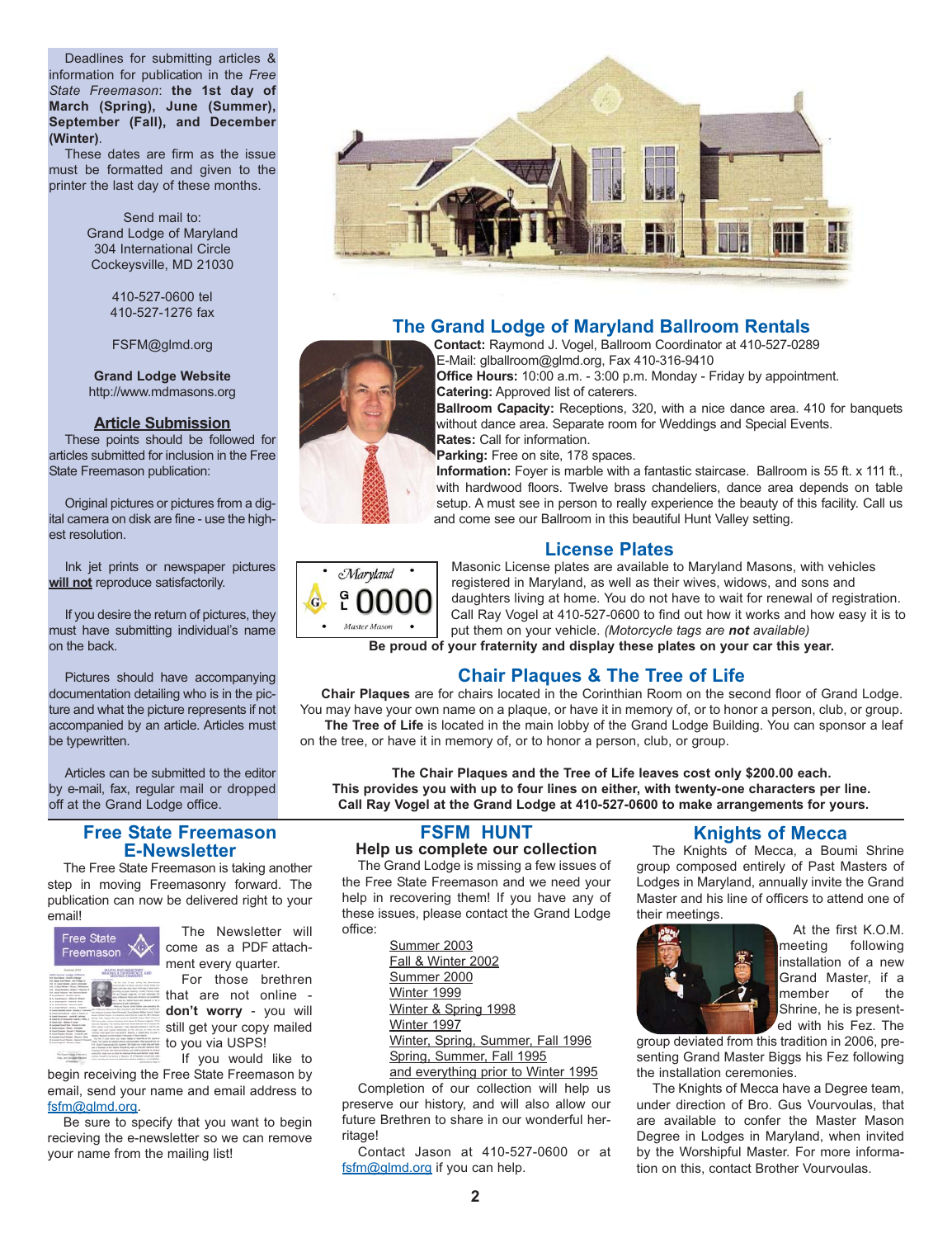### **Collington Lodge Honors a Revolutionary War Hero**

Collington Lodge No. 230 joined Bowie's Mayor and other residents on December 8, 2008 to honor Revolutionary War hero and Masonic brother Thomas Lancaster Lansdale.

The occasion was the rededication of Bro. Lansdale's gravesite in Bowie. Bro. Lansdale is the only known Revolutionary War veteran to be buried within the Bowie city limits.

Along with representatives of the Daughters and Sons of the American Revolution, the Disabled American Veterans, as well as a Maryland military reenactment group, Collington Lodge paid homage to a true American hero. Collington Lodge donated a permanent marker which was installed adjacent to a brick memorial pedestal placed by the City.



Bro Lansdale entered Freemasonry on December 20, 1771 at the Lodge of Sincerity in the village of Rotherhithe, now a suburb of London. When war broke out with England, he joined the Maryland militia and served with another Masonic brother, General George Washington in battles in the New York area. Captured by the British in the holding action allowing the Continental Army to escape the encircling British, Bro. Lansdale spent time in horrible conditions as a prisoner of war. Promoted to the rank of Major in 1779, he served under General William Smallwood. As the battles raged back and forth, Bro. Lansdale was twice captured and became a prisoner of war. Bro. Lansdale died in 1803, presumably from injuries and illnesses he sustained while a prisoner of the British.



# **Grand Lodge Annual Bull & Oyster Roast Results**

What a great time was had by all in attendance. The food was superb, thanks to Atlantic Catering! Everyone commented on how great all the food was.

For the first time in memory, our Grand Lodge Bull Roast was sold out 3 weeks prior to the date. So take note, and make your reservations early next year.

# **Bonnie Blink Daylight Lodge**

On Tuesday, September 9, 2008, Bonnie Blink Daylight Lodge No. 1 will honor Most Worshipful Past Grand Master B. Hope Harrison. In 1989, MWPGM was the founder and the driving force behind the charter and establishment of Maryland's only Daylight Lodge. He was very instrumental in the selection of its first Worshipful Master Bro. Lunda W. Laird.

Most Worshipful Grand Master John R. Biggs, Jr. and his 2008 Grand Line will also be in attendance. This will be an occasion to long remember. You do not want to miss this one!!

There will be a lunch served after the meeting. All are welcome - bring your ladies and friends. In order for us to prepare properly for refreshments, we ask that you make reservations by calling one of the following:

PM Louis Bandell @ 410-252-6020

Email - louemeral@comcast.net

PM Charles Beckhardt @ 410-833-6881 Email - cabjr@carr.org

SW Donald Cilento @ 410-288-2162

Email - bugsgrma@aol.com

Fraternally, John A. Young, Jr., PGM

### **Friendship Lodge No. 84 Fraternal Visitation**

Friendship Lodge No. 84 in Hagerstown recently hosted a visit from members of Oak Springs Lodge No. 41 and the Prince Hall Grand Lodge. This was the first time members of the two local lodges met together. Over 70 Master Masons from three states were in attendance for this historic occasion.



The local Prince Hall Lodge was present to witness the Master Mason Degree being conferred on several new members by the Free State Shield and Square Club.



The new Masons are Benjamin Saylor, Gerard Kendle with the Hagerstown Police Department, and Ryan Shifflet with the Washington County Sheriff's Office.

#### **Grand Lodge of Maryland Summer School of Instruction 2008**

#### **Grand Lodge 7:00 PM** July 8 - Fellowcraft Receiving Grand Master & Line July 15 - Master Mason July 22 - Entered Apprentice July 29 - Fellowcraft Aug 5 - Master Mason Aug 12 - Entered Apprentice Aug 19 - Master Mason Aug 26 - Master Mason **Western Maryland** July 10 - Hagerstown 217 Fellowcraft July 24 - Columbia 58 Master Mason Aug 7 - Potomac 100 Entered Apprentice **Eastern Shore** July 17 - Wicomico 91 Entered Apprentice July 31 - Cambridge 66 Fellowcraft Aug 21 - Centreville 180 Master Mason **Centenial Lodge No. 174 7:30 pm** July 24 - Entered Apprentice July 31 - Fellowcraft August 7 - **Master Mason**

#### **60 Year Service Award**

August 14 - Special Topics

On May 21, 2008, Urban T. Peters, Worshipful Master of Seat Pleasant Lodge No. 218, along with Dan Brewer, Senior Warden and Bayani Casanova, Grand Inspector traveled to the residence of Paul Edward Kraft.

On this occassion Brother Kraft was presented his Sixty Year member award by GI Casanova.



*(Above - From Left: Bayani Cassanova, Grand Inspector; Bro. Paul Edward Kraft; Urban T. Peters, Worshipful Master. Standing: Dan Brewer, Senior Warden)*



*(GI Casanova pinning 60 year pin , WM Peters pinning the Grand Master's Pin)*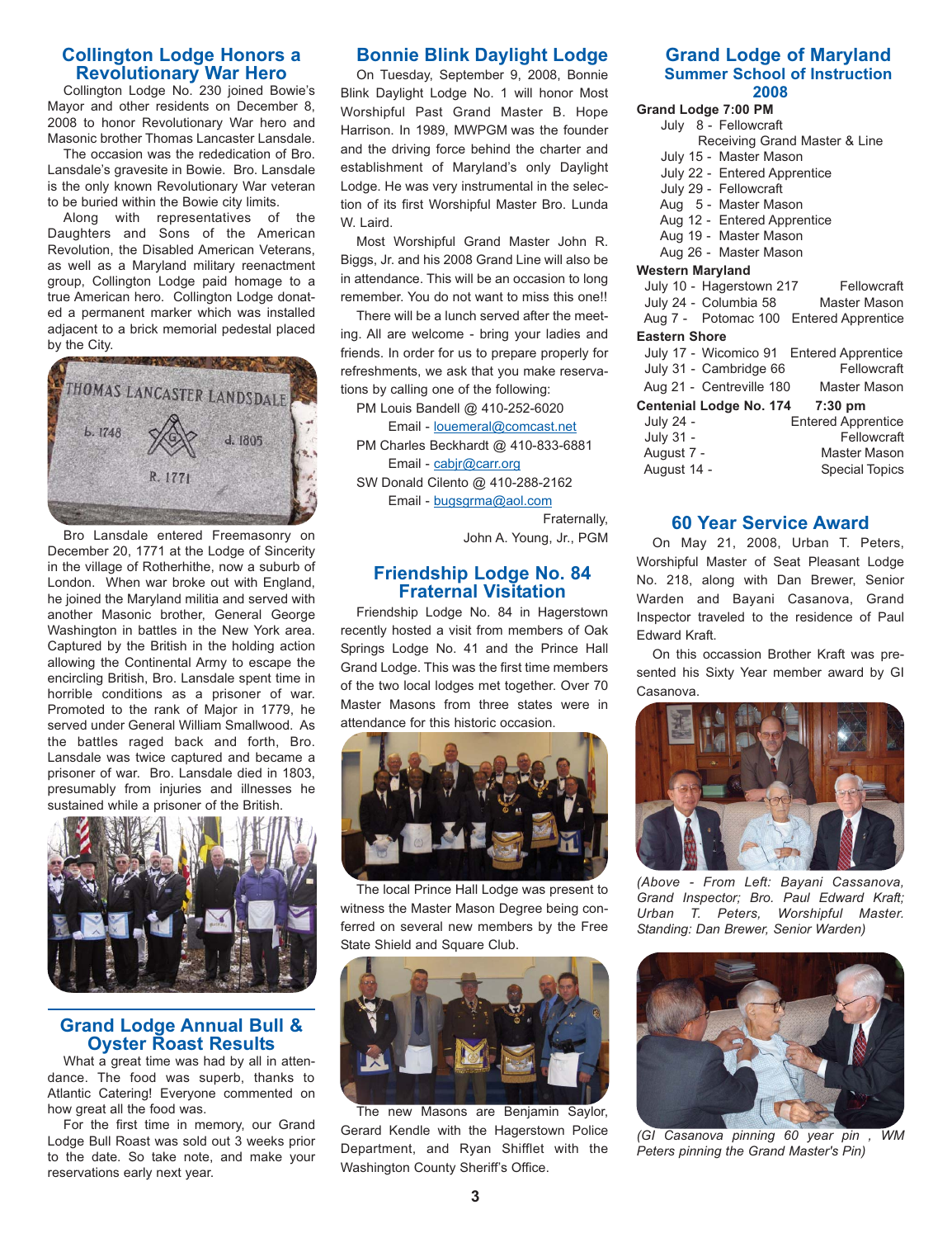### **Traveling Brother Goes to London**

Brethren,

I recently had the opportunity to visit London during a business trip the first week of May. All of my overseas travel being short notice (with typically a week's notice at best), I was pretty certain that it was going to be difficult to sit in an English Blue Lodge during the visit, however, I wanted to at the very least attempt to sit in a Lodge if possible. The business portion of my trip went smoothly and I had time to get around the city and see the major tourist sights, but was pleasantly surprised when I was warmly received by the United Grand Lodge of England and attended the installation of officers for Guyana Lodge No. 9626.

First, I would like to thank Brother Holcomb the Right Worshipful Grand Secretary and the wonderful staff of the Grand Lodgeof Maryland for forwarding by email a letter of introduction for me to the Grand Chancellor (as well as providing a copy of the letter to carry with me). Upon arrival in London, I was in email contact with Brother David Spencer-Phillips of the Metropolitan Grand Lodge who did his best to accommodate me in the short time I was in town. Ironically, it was the gentlemen at the Regalia store across the street from Freemasons' Hall that provided some of the best information.



Shortly after arriving, I was able to do some sight-seeing and walked from my hotel to Drury Lane (which my kids thought was neat) until I found Great Queen Street and Freemasons' Hall. If I accomplished nothing else on the trip, I wanted to see the museum and Masonic store. I arrived and the building was a beehive of activity as I later was informed that the Royal Arch was conducting an installation of officers. The gentlemen in the Regalia Store (who also provided me a discount on some ties I purchased) explained to me the protocol of entering the building and reporting in to the Liaison Office. I went to the office, introduced myself, and was told a virtual list of events that I would be able to attend if I had the time. London has more Lodges than our state has, so there is always a meeting occurring daily (with the exception of weekends and holidays), so attending a meeting as a visitor was almost like choosing a movie to see .

After I was informed of my work schedule and was able to plan accordingly, I arrived at the Liaison Office at Freemasons' Hall early so that the proper documents could be drawn up and my letter of introduction forwarded to the Lodge I was to attend. I went up to one of the many meeting rooms where all the brothers were preparing for Lodge and introduced myself to Worshipful Brother David Woon Soong, the Almoner of Guyana Lodge No. 9626. I was handed a Summons (much like our Trestleboard) and introduced to the Secretary, W. Bro. Andrew Haynes. I want to thank Guyana Lodge for their hospitality in allowing me to attend their installation, and apologize for leaving early as I had to get back to work that evening. Before I left though, I presented the Lodge with Mt Ararat No. 44's Bi-Centennial commemorative coin as a token of the visit.

I would like to also thank Brother Graham Bettinelli of Harmony Lodge No. 5835 who sat with me in Lodge and explained many of the differences between the English and Maryland traditions. I learned a lot and thank him for expanding my Masonic experience.

> Fraternally, WilliamBarrell Mt. Ararat Lodge No. 44 Senior Steward

#### **Masonic Charities of MD, Inc. Annual Golf Classic**

MCM, Inc. invites you to attend the MCM Annual Golf Classic. The tournament will be held at Rocky Point Golf Course in Essex, MD. The proceeds of this event will be used to support Masonic Charities of MD, Inc. scholarships and student assistant programs, and to continue to grow Masonic Awareness, and **Brotherhood** 

| Format:   | 4 Person Captain's Choice |
|-----------|---------------------------|
| Date:     | Monday October 13, 2008   |
| Check-in: | Begins at 7:00 AM         |
| Time:     | 9AM Shotgun               |
| Fee:      | \$75 per person           |
|           | \$300.00 per foursome     |
| Includes: | Greens Fees, Golf Cart,   |

Continental Breakfast, Lunch, Beverages, and Prizes

Contact Tournament Director, Bob Ivey at: mcmgolf@comcast.net



Chilean Sea Bass

**GRAND LODGE OF MARYLAND** 

302 International Circle Cockeysville, MD 21030

E-mail: office@glmd.org

Phone: 410-527-0600 Fax: 410-527-1276

Contact Linda Hagan: 410-527-0600

\$75.00 per person

RSVP by July 16, 2008 Only 300 tickets will be sold. No Tickets Sold At the Door!

*Entertainment by:*<br>The Fabulous Hubcaps www.thehubcaps.com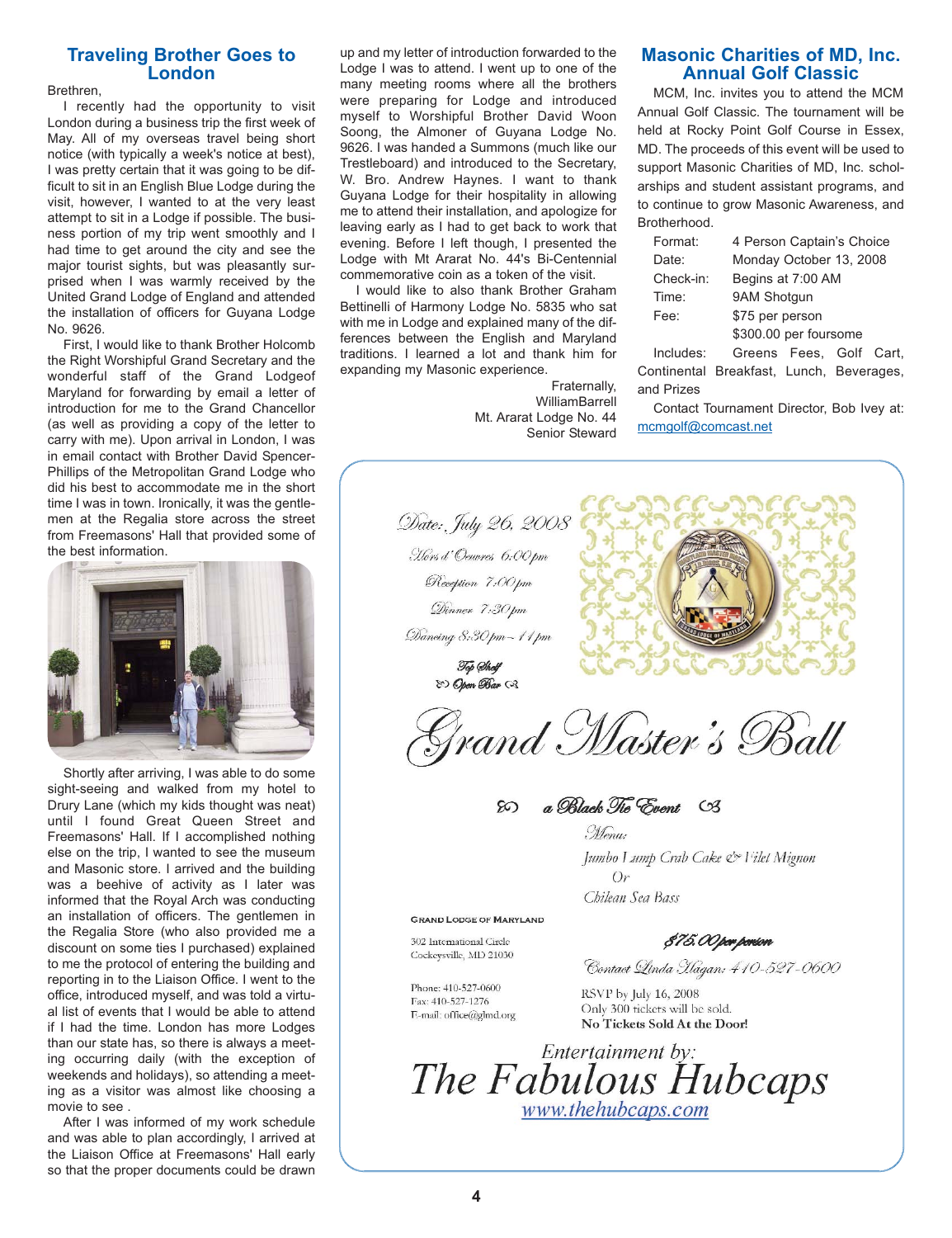# **From the Potentate Boumi Shrine**



Fellow Brethern, I can't tell you how much Dorothy and I enjoyed the wonderful turn out of Nobles, their Ladies and Friends that we had for the Potentates Gala. We have been told by many that were in attendance how much they enjoyed the

entertainment. If you were unable to be with us you missed a wonderful party. The food was good, the show was great, and the dance music was superb. Thanks again to everyone that worked so hard to make the night as special as it was.

The sprit of fun and fellowship that was seen at the Gala was also experienced at this year's Carnival held on the grounds of our Boumi Shrine Center. Although inclement weather hampered a couple of the days, the word was spread to the community and we were rewarded with higher attendance numbers which equated to higher revenue counts.

At the end of June, we will head to St. Louis for the Imperial Shrine Convention. I know Boumi will be well represented by those Nobles and their Ladies that attend the convention.

Two other events in the future that we all have fun doing are the Beer Brigade at the State Fair and the MASA Convention at Virginia Beach. Noble Ray Link is heading both of these events. Every one who works the State Fair has a wonderful time and you get to meet a lot of wonderful people. Ray will also handle your reservations for Virginia Beach. If you are part of a Unit, you can meet Nobles from other Temples in friendly competition and everyone enjoys the parade.

Dorothy and I are looking forward to the rest of the year being full of the same kind of hard work and the same kind of fun.

Again remember it is our Fraternity and can and will be only as good as you make it.

> Yours in the Faith, Charles W. Needer, Jr. Illustrious Potentate. Boumi Shrine Center

### **Brunswick Lodge No. 191 1st Table Lodge**

WM Reese C. Grams cordially invites you and all Masons where so ever dispersed to our 1st ever Brunswick Lodge No. 191 Table Lodge!

It will be held at Brunswick Lodge No. 191, 321 Brunswick Street, Brunswick, MD (next door to Brunswick Post Office) on Wednesday, September 10, 2008, at 6:30PM.

The cost is \$10 per Ticket. Tickets are available in advance or at the door.

RSVP by Wednesday, September 3, 2008 Contact John Younkins @ 301-432-0084 Brother Steve J. Ponzillo, III will be the

guest speaker for the evening.

# **Grand Lodge of Maryland Annual Crab Feast/Bull Roast**

Sunday, August 3, 2008 **at Baltimore Forest Tall Cedar Building 2501 Putty Hill Avenue, Baltimore, 21234**

Food – 1:00 pm till 5:00 pm

DJ for dancing – 2:00 pm till 6:00 pm **MENU:** Steamed crabs. On the pit; Choice Beef, Turkey, Country Smoked Ham. Crab Cakes, Cream of Crab Soup, Bar-B-Que Pork Ribbies, Bar-B-Que Chicken, Sauerkraut & Kielbasa, Hot Dogs with Baked Beans, Peas & carrots, Corn on the Cob Fresh Fruit Bowl, Assorted Cheeses & Crackers, Vegetables with Dip, Pickeled Beets, Tossed Salad with Assorted Dressings, Potato Salad. Draft Beer and Soda. Cake, Coffee and Tea last hour.

For Tickets: Call Ray Vogel, 410.527.0289 or Jason 410.527.0600

Price \$31.00 per person After 7/25, price \$37.50 pp All seats reserved /Tables of 10 No Refunds - No Tickets sold at door Make checks payable to: **Grand Lodge of Maryland 304 International Circle Cockeysville, MD 21030**

# **Masonic Child ID Program Collington Lodge No. 230**

On Saturday June 7th, Collington Lodge No. 230 publicly unveiled the Maryland Child Identification Program (MDCHIP) at Bowiefest. Collington's machine and one on loan from the Grand Lodge worked continuously from 11 am until 6:30 pm. During this time, we processed ninety-five (95) children. Added to the five children we processed during our training session weeks before – We have now processed our first 100!

This is quite the success considering the parents and children waited patiently for the process. I personally think this is great indicator of the importance of this service for parents considering the heat index was above 100 degrees. Additionally, Collington handed out more than 40 "Rain Checks" for CHIP to be processed at the Collington Temple on June 21st starting at 10 am.

Collington received numerous positive comments and feed back with regard to the programs importance and in one case, shock that we were providing the service "Free of Charge." We were also approached by one non-profit group interested in hosting a MDCHIP event.

Finally, let's not forget our annual sales of cotton candy, popcorn and drinks to benefit the C. Elizabeth Reig School here in Bowie. Unfortunately sales were off this year. Certainly the weather had a lot to do with that. However, we did have sales just short of \$400.

All of this could not be possible without the involvement of membership and their families. Thank you to all who participated at this event. A special thanks also goes out to several brothers and their families from St. Albans Universal Lodge who spent hours working the computers and processing children.

> Sincerely & fraternally, Chris Pierson, Chaplin

#### **Scottish Rite Cruise**

Join Dr. Hans Wilhelmsen, Lady Leah and the Scottish Rite on an 11 Night Alaska Cruise Tour Beginning June 22nd – July 3rd, 2009

|                                              | Sailing Aboard the Radiance of the Seas      |                                           |  |
|----------------------------------------------|----------------------------------------------|-------------------------------------------|--|
|                                              | Schedule:                                    |                                           |  |
|                                              | Day                                          | Pre-Cruise Tour Arrangements              |  |
|                                              |                                              | 6/22/09   Fairbanks Hotel -Sophie Station |  |
| (You will be met & transferred from airport) |                                              |                                           |  |
|                                              | 6/23/09                                      | El Dorado Gold Mine Tour                  |  |
|                                              |                                              | <b>Fairbanks City Tour</b>                |  |
|                                              |                                              | Riverboat Discovery Sternwheeler          |  |
|                                              | 6/24/09                                      | Rail A.M. - Fairbanks to Denali           |  |
|                                              |                                              | Tundra Wilderness Tour                    |  |
|                                              | Overnight in Denali - McKinley Village Lodge |                                           |  |
|                                              | 6/25/09                                      | Free Time in the Morning                  |  |
| Talkeetna Alaskan Lodge                      |                                              |                                           |  |
| (subject to change)                          |                                              |                                           |  |
|                                              | 6/26/09                                      | Depart by Motorcoach to Anchorage         |  |
|                                              |                                              | <b>Transfer to Seward</b>                 |  |
| (Cruise itinerary may change without notice  |                                              |                                           |  |
| as conditions warrant)                       |                                              |                                           |  |
|                                              |                                              | Board the Radiance of the Seas in Seward  |  |
|                                              | 6/27/09                                      | <b>Hubbard Glacier</b>                    |  |
|                                              | 6/28/09                                      | Juneau                                    |  |
|                                              | 6/29/09                                      | Skagway                                   |  |
|                                              | 6/30/09                                      | Icy Strait Point                          |  |
|                                              | 7/01/09                                      | Ketchikan                                 |  |
|                                              | 7/02/09                                      | Inside Passage (Cruising)                 |  |
|                                              | 7/03/09                                      | Vancouver British Columbia                |  |
| Cat L (inside decks 9 & 10)                  |                                              |                                           |  |
| \$1,940.00 pp dbl occ                        |                                              |                                           |  |
| Cat D1 (Balcony stateroom deck 9)            |                                              |                                           |  |
|                                              |                                              | \$2,880.00 pp dbl occ                     |  |
|                                              | Cat JS ( Junior Suite w/balcony deck 10)     |                                           |  |
|                                              |                                              | \$3,480.00 pp dbl occ                     |  |
|                                              |                                              | Cat GS (Grand Suite w/balcony deck 10)    |  |
|                                              |                                              | \$3,880.00 pp dbl occ                     |  |
|                                              |                                              |                                           |  |



#### **By Judy Falk Warsaw**

Prices are per person double occupancy. Government taxes, fees and fuel surcharge are additional at \$394.00 per person. Contact Judy Warsaw at: (410) 494-1414 or (800) 395-9550 www.cruisesplusinternational.com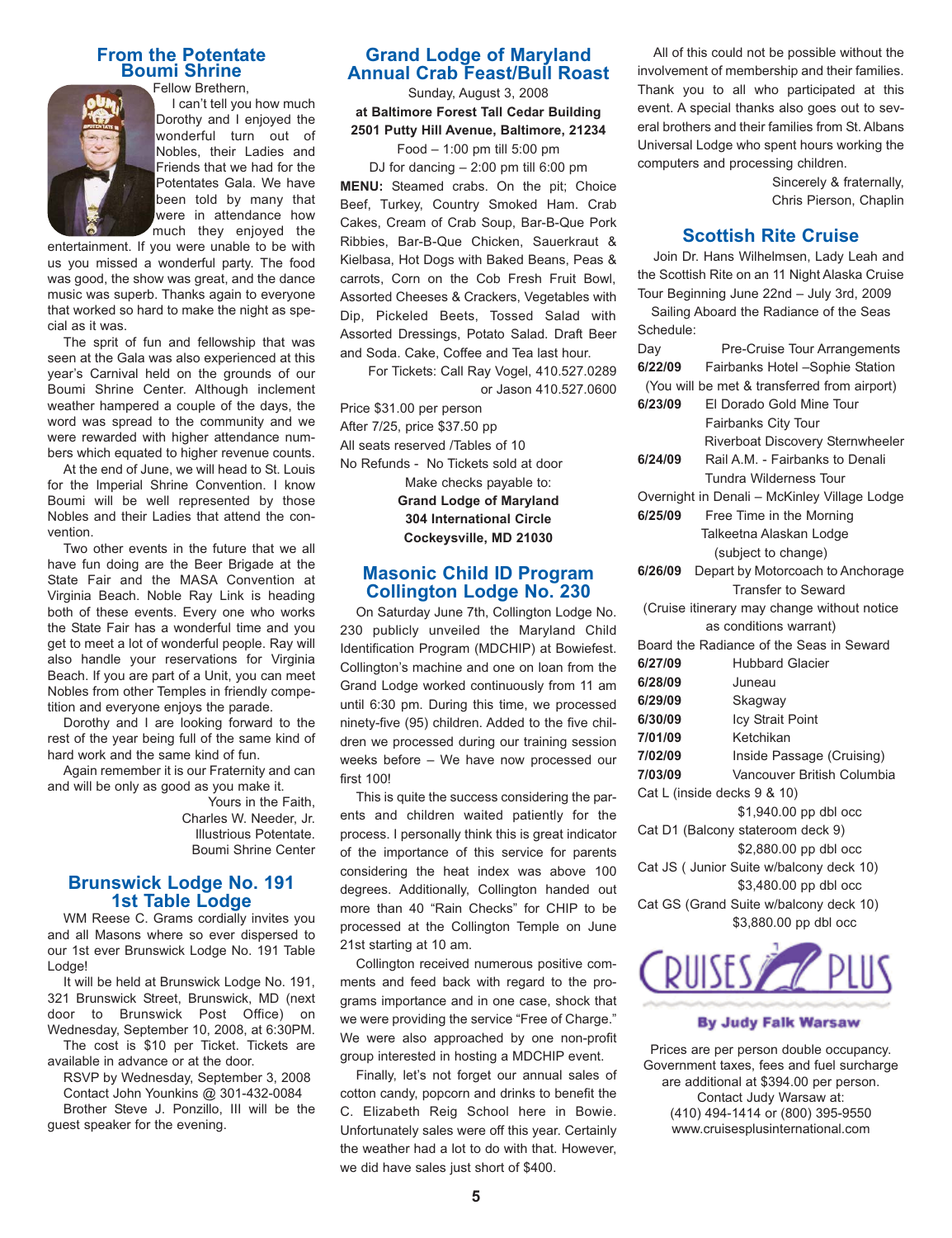

# **Maryland Masonic Homes Resident Recognized for Service**

**Prior to Memorial Day, Bro. Frank J. Prochazka, member of Patmos Lodge No. 70, and resident of the Maryland Masonic Homes, was presented with the above letter along with a lapel pin from the United States Army for his dedicated service as a soldier and as a Company Seargent Major.**

**Now retired, Bro. Prochazka accepted this award with the same pride as he had while serving this country in the United States Army. He, along with every soldier dedicated to protecting our beloved Home, past, present and future, deserves this kind of recognition and the respect of his peers and brothers.**

**Should you find yourself visiting the Masonic Homes and see Bro. Frank, please congratulate him on this notable award!**

#### **MD CHIP – a PR Homerun!**

Collington Lodge No. 230 jumped into the Maryland Child Identification Program ("CHIP") with both feet and their debut event was a resounding success! In addition, they handed out over 30 Rain Checks for families to bring their children to the Lodge on Saturday, June 21 to go through the CHIP

So, how is this deemed a success? Let's take a look…

•ID records on over 100 children have been developed (Collington held a training session at the Lodge a few weeks before Bowiefest to get familiar with operating the CHIP system and 5 of their children were test cases. All successful, too.)

•Thirty or more families will visit the Lodge on June 21. A Masonic information table will be staffed and supplied (refreshments and brochures).

•The Masons and their families had the opportunity to interface directly with 100+ families at Bowiefest – demonstrating and discussing Masonic principles.

•This event was heavily advertised by the City of Bowie event organizers (no cost to the Lodge), who were excited to have the CHIP booth offered at festivities. The City gave MD CHIP a prime spot in several of the advertising media.

•Several organizations, including the City of Bowie Police Department, approached Worshipful Master Ray Denmark at Bowiefest to request the MD CHIP presence at their specific events.

Collington's investment in the MD CHIP program is certainly a public relations home run. The Lodge's dedication and the public's interest make CHIP a grand slam for the community, the Lodge and Maryland Masonry.

How do I know? I was there. Families were lined up at the CHIP booth before Bowiefest opened at 11:00 past the 6:00 closing time. With the cooperation of the Grand Lodge loaning a 2nd CHIP machine and a height chart, and the efforts of 10 people all day long (in 90 degree heat), the families of 95 children can rest a little easier now…thanks to the Masons. That's spreading some serious Light!

Your Public Relations Committee continues to endorse the MD CHIP program as a tremendous opportunity to demonstrate Masonic principles, give something back to the community in a very visible way and involve many of your members and their families. If we can help your Lodge, please contact us.

Ron Block, Chairman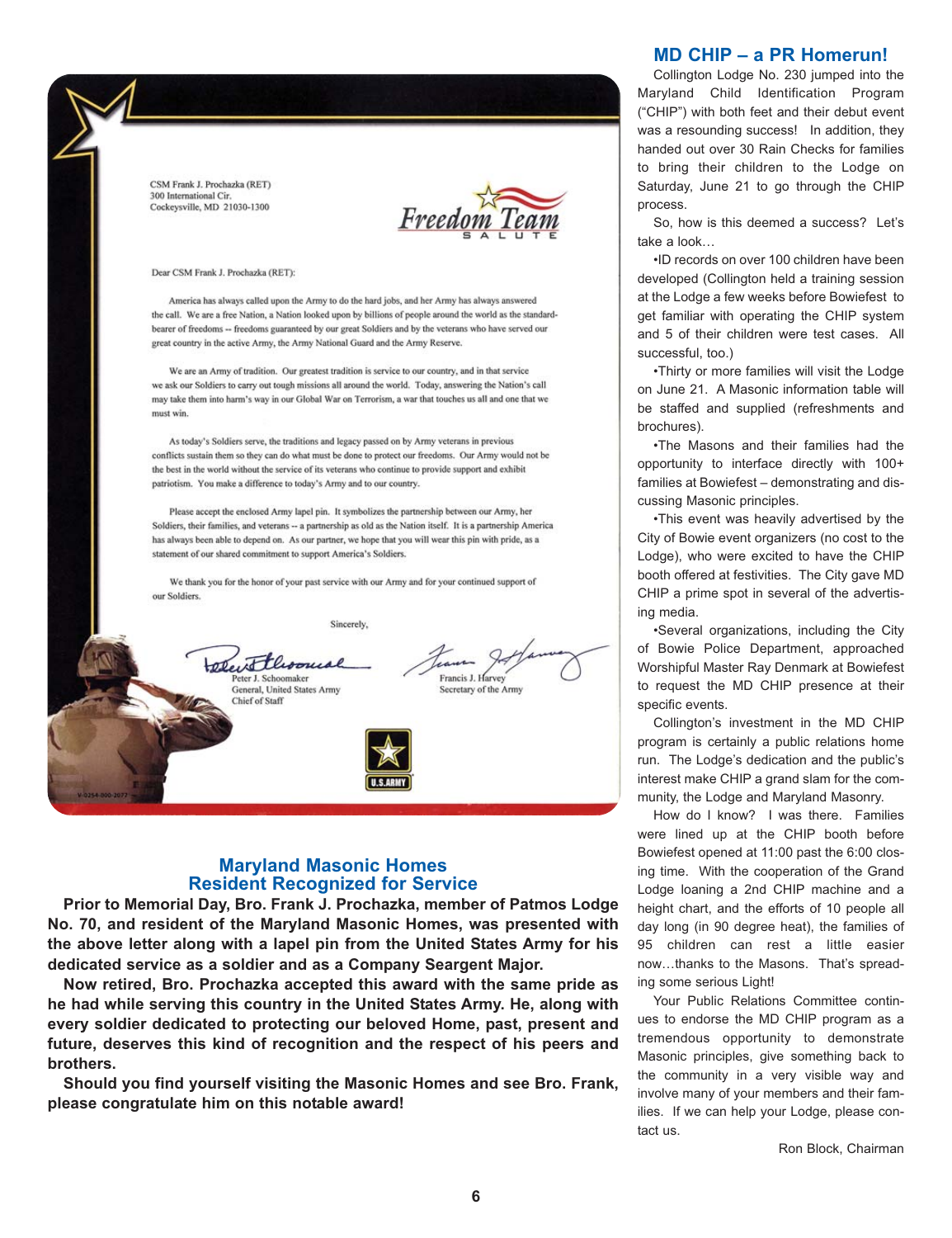### **Celebrating Young People's Accomplishments**

On Sunday, June 8, 2008 at 3:30 p.m. at the Grand Lodge, Masonic Charities of Maryland held its first annual Gala Scholarship Awards Banquet. Attending were thirty-seven of the fifty 2008 Scholarship Winners from throughout the State of Maryland. Each of the thirty-seven winners received a \$1,000.00 scholarship from MCM. Brother Stephen J. Ponzillo, III served as Master of Ceremonies. Ryan Snow, a graduating senior from Easton High School in Talbot County was the first winner of MCM's C. David Haacke Memorial Scholarship Award of \$5,000.00. Ryan will attend the University of Maryland, College Park and plans to study Business Administration.

Attending the event and bringing congratulations and greetings to the MCM Scholars and their families was Dr. Nancy S. Grasmick, State Superintendent of Schools. Dr. Grasmick commended MCM on its over twenty-four years of servings the youngsters of Maryland and congratulated the scholars and their parents for their accomplishments.

Also attending the event were the Worshipful Masters and representatives of Masonic Lodges throughout the state as well as parents and guests of the Scholarshp winners.

Due to the generosity of Masonic Bodies and individual Masons, this event was gratis to all attendees. Appreciation is extended to Monumental Commandery, No. 3, K.T. for its \$5,000.00 donation, Patmos Lodge, No. 70 and Mr. and Mrs. Royce Watson for their \$1,000.00 donation and to the following for their \$100.00 donations: Mr. David W. Wessel, Mr. and Mrs. James W. Cloud, Jr., Brunswick Lodge, No. 191, Cambridge Lodge, No. 66, Charity Lodge, No. 134, Columbia Lodge, No. 58, Concordia Lodge, No. 13, East Gate Lodge, No. 216, Hiram Lodge, No. 103, Howard Lodge, No. 101, Ionic Lodge, No. 145, Liberty Lodge, No. 219, Maryland York Rite College No. 58, Medairy Lodge, No. 140, Mt. Hermon Lodge, No. 179, Nanticoke Lodge, No. 172, Odenton Lodge, No. 209, Patapsco Lodge, No. 183, Pentalpha Lodge, No. 194, Salem Lodge, No. 196, St. Columba Lodge, No. 150, Thomas J. Shryock Lodge, No. 223, Union Lodge, No. 48, and Washington Lodge, No. 3

To make this event a success, MCM appreciates the assistance of Atlantic Caterers, the Grand Lodge of Maryland, the MCM Scholarship Committee and the Board of Directors, Mr. Ben Wills, of the offices of Brother Louis Freidman, Mrs. Marie Ponzillo, Brother Richard Slechter, videographer, Brother Grant Gibson, Grand Photographer, and Brother Herbert Y. Holcomb, III, Grand Secretary.

**2008 Masonic Charities of Maryland, Inc. Scholarship Awards Recipients 1st Annual MCM Scholarship Awards Banquet**



*2008 Scholarship Recipients (alphabetical): Jonathan Barkley, Robert Barthelmes, Adora Bowman, Brandon Brereton, Annie Bukowski, Denia Chapple, Kerry Cornelius, Alexis Cowger, Karen DeLauter, Hannah Devine, Maria Diaz, Shabnam Emdadi, Matthew Freeman, Samantha Frey, Lexi Gentry, Alan Gnegy, Keith Green, Kristian Gregory-Lee, Tamara Griffis, Jennifer Haymaker, Hannah Henningsgaard, Bryant Howard, Christopher Lyons, James Massey, Jr., Tonya McLean, John Morris, III, Stephanie Oswald, Caitria Page, Melanie Perira, Amanda Poole, Allison Rice, Koby Sarubin, Marissa Schade, Shakinah Simeona, Megan Smith, Ryan Snow, Tanisha Stanford, Anthuy Ta, Katherine Trego, Britta Troxell, Jessica Vossler, Casey Watts, Ryan Wetzel, Centeria Whaley, Kiersten White, George Williams, Margaret Williamson, Alice Wolfkill, Julia Wright, Martine Mbita Ze*



*The recipient of the C. David Haacke Memorial Scholarship, Ryan Snow from Easton High School. Ryan plans to attend University of Maryland - College Park. Pictured Above: Most Worshipful Grand Master John R. Biggs, Jr.; Ryan Snow; and President of the Board of Directors for Masonic Charities of Maryland, Inc., Stephen J. Ponzillo, III*